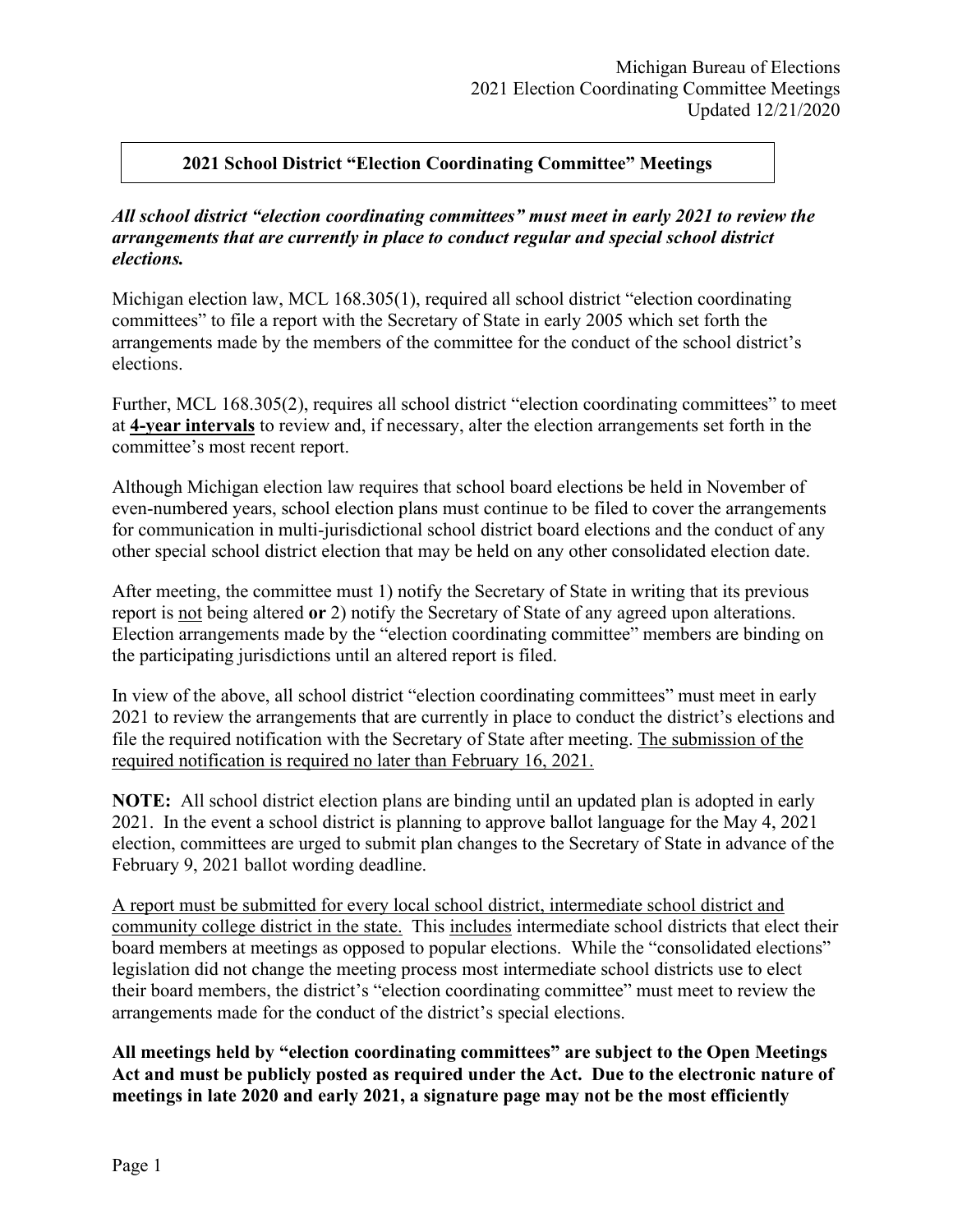**achieved. Election committee coordinators may have each clerk respond via email to affirm the accuracy of the plan as it represents their jurisdiction's election administration commitment on behalf of their voters in the school district. Each of those email responses may be combined into a single PDF or Word file as an attachment to the plan submitted to the Secretary of State.**

### **Suggested "Election Coordinating Committee" Report Template**

A suggested report template which school district election coordinating committees can employ to comply with the reporting requirement provided under MCL 168.305(2) can be found on the Information for Election Administrators page of the Bureau of Elections website at [www.michigan.gov/elections](http://www.michigan.gov/elections)

### **Members of "Election Coordinating Committees"**

The individuals who must serve on the "election coordinating committees" are as follows:

- If the local school district, intermediate school district or community college district is wholly contained within a single city or township, the clerk of the city or township where the district is located serves as the district's "election coordinator." The district's "election coordinating committee" comprises the "election coordinator" (i.e., the city or township clerk), the other members of the city or township election commission and the secretary of the school board or his or her designee.
- If the local school district, intermediate school district or community college district falls in more than a single city or township, the county clerk serves as the district's "election coordinator." If the district falls in more than a single county, the clerk of the county in which the largest number of the district's registered electors reside serves as the district's "election coordinator." The district's "election coordinating committee" comprises the "election coordinator" (i.e., the designated county clerk), the clerk of each city or township in which the school district is located and the secretary of the school board or his or her designee.

Note: The "election coordinator" may be the clerk of a county different than the county of the member jurisdiction. It is important to reach out to all members of the committee to achieve input on behalf of all voters residing in the school district, this may include the county clerk of the county where the voters reside, but doesn't serve as the coordinator to mitigate any tabulator, ballot programming, and election canvassing responsibilities.

**In all cases, the designated "election coordinator" is responsible for chairing all meetings conducted by the "election coordinating committee." It is advisable when a school district falls into more than one county that the "election coordinator" provide a copy of the election coordinating plan to the neighboring county clerks for communication, ballot production, and election administration purposes.**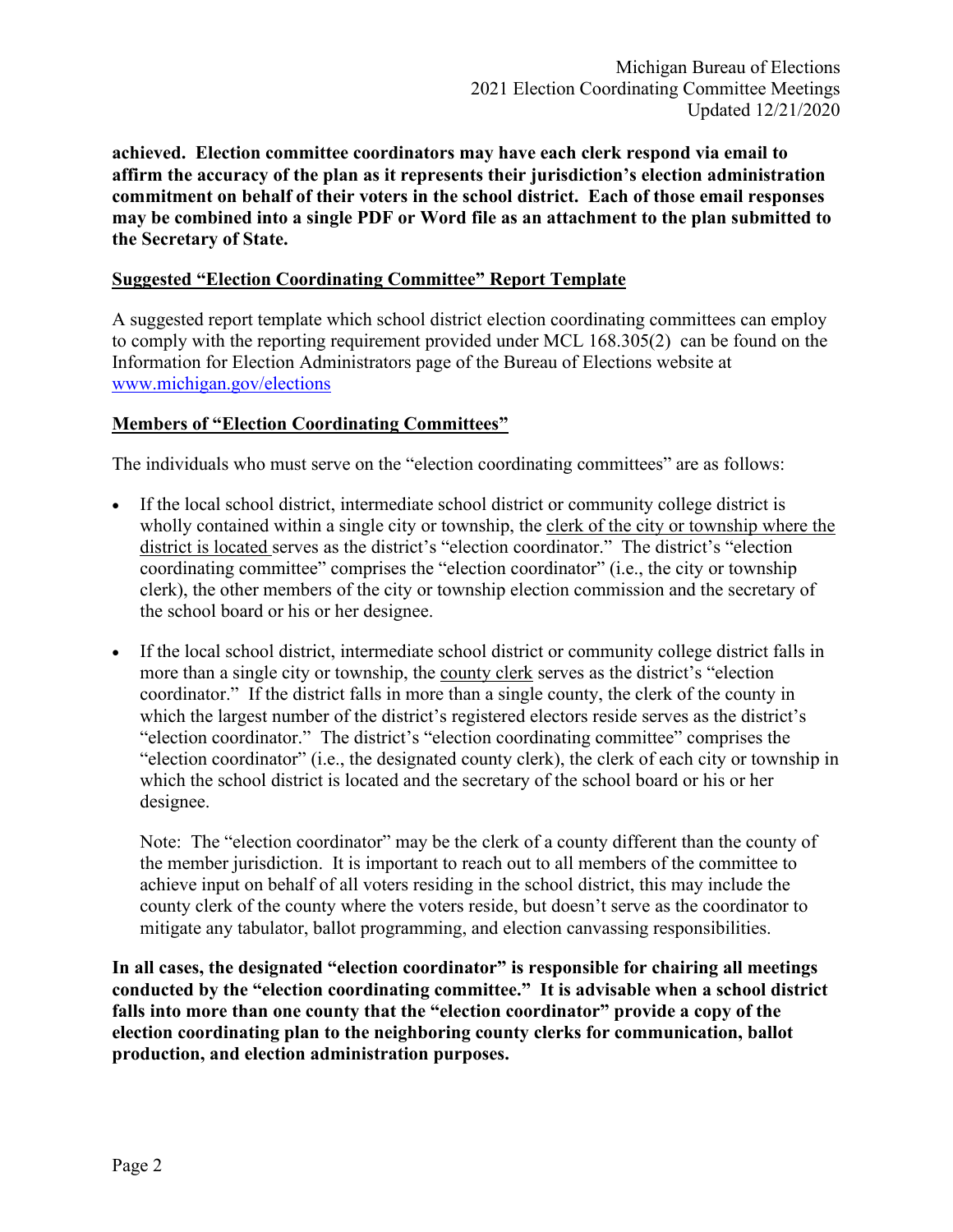### **Organization of School District Election Related Duties**

If a county clerk is responsible for serving as a school district's "election coordinator," it is important that all members of the "election coordinating committee" have a full understanding of the duties that can be assumed and delegated. An explanation is offered below:

- The clerk of any city or township that falls in the district can opt to conduct the district's elections in his or her city or township. Clerks making this choice must perform all of the duties associated with the conduct of the district's elections. (Such cities and townships are commonly known as "opt in" jurisdictions.) Before exercising this option, the city or township clerk must consult with the other members of the city council or township board. Such agreements are binding for four years until amended.
- The county clerk may direct a city or township clerk to distribute, receive and process absent voter ballot applications for the district's elections; provide voting equipment for the conduct of the district's elections; provide "the list of election inspectors for that city or township"; and notify the school district's electors of precinct and polling place location changes.
- Due to election administration requirements triggered by Proposal 18-3, a number of responsibilities are automatically delegated to clerks who may not be opting-in to open an Election Day precinct, but will be required to perform certain election related duties on behalf of their voters in the lead up to the special election, the weekend prior to the election and on Election Day. Please find the guide titled Consolidated Election Instructions in the elections eLearning Center that outlines these mandatory duties.
- The county clerk may delegate all or a portion of his or her school election duties to a city or township clerk with the agreement of the city or township clerk. Such arrangements can be used to divide the election duties where the shared responsibility for the duties is deemed the most efficient and practical approach. Such agreements are binding for four years until amended.

# **Decisions Which Must Be Reviewed at School District "Election Coordinating Committee" Meetings Chaired by County Clerks**

If a county clerk is the school district's "election coordinator," the members of the "election coordinating committee" must review the following decisions at the school district "election coordinating committee" meeting:

- **Are there any city or township clerks that wish to "opt in" and conduct the district's elections in his or her city or township?** As noted above, in any instance where a local school district, intermediate school district or community college district falls in more than a single city or township, the clerk of any city or township that falls in the district can opt to conduct the district's elections in his or her city or township.
- **How does the county clerk wish to handle 1) the distribution, receipt and processing of absent voter ballot applications and 2) arrangements for the voting equipment needed**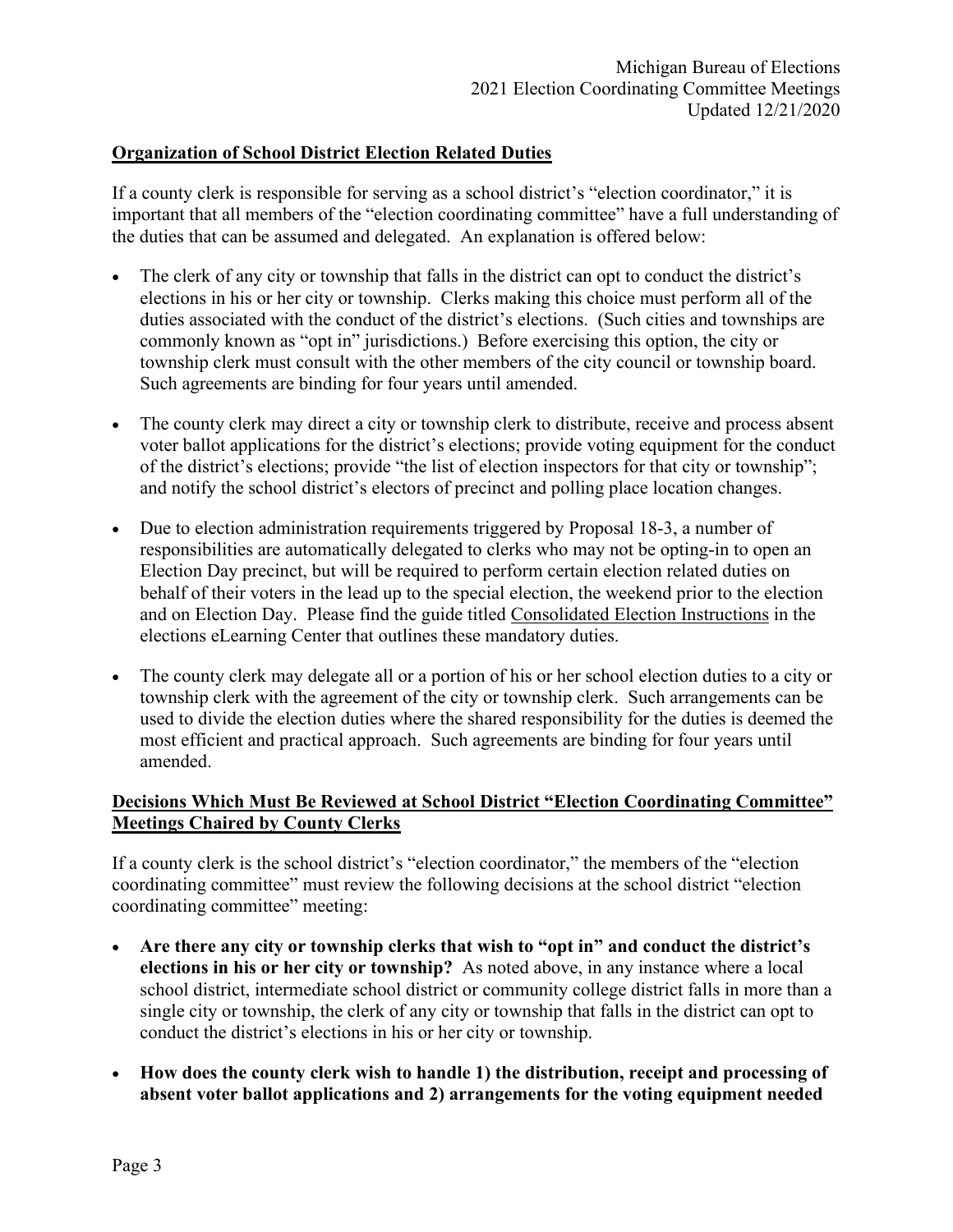**to conduct the district's elections?** A county clerk required to serve as a school district "election coordinator" may direct any city or township clerk in the district to distribute, receive and process absent voter ballot applications for the district's elections. In addition, the county clerk may direct any city or township clerk in the district to provide voting equipment for the conduct of district's elections.

## • **Who is in the best position to handle:**

- **1) the acceptance of candidate filings;**
- **2) the issuance of absentee ballots and acceptance of returned absentee ballots;**
- **3) the appointment of election inspectors;**
- **4) voting equipment programming and testing;**
- **5) ballot proofing;**
- **6) the publication of required registration and election notices;**
- **7) handling QVF related responsibilities (setting up election, production of precinct lists, updating voter history, etc.);**
- **8) setting up the precincts on election day;**
- **9) handling election day issues; and**
- **10) storing the voted ballots after the election.**

A county clerk required to serve as a school district "election coordinator" may delegate all or a portion of the above listed responsibilities to a city or township clerk with the agreement of the city or township clerk. The law does not permit school "election coordinators" the authority to delegate duties associated with the administration of school elections to school board secretaries or school district personnel.

# **Planning for School District "Election Coordinating Committee" Meetings**

All "school election coordinators" are encouraged to start planning following the completion of the November 3, 2020 election for the conduct of the district's election "coordinating committee" meetings which must be conducted in early 2021. Actions which can be taken to initiate the planning process include the following:

- Obtain an up-to-date map of the school district which clearly shows the boundaries of the district.
- Obtain a list of the election related duties and responsibilities which are currently being performed to administer the school district's elections. In an instance where the county clerk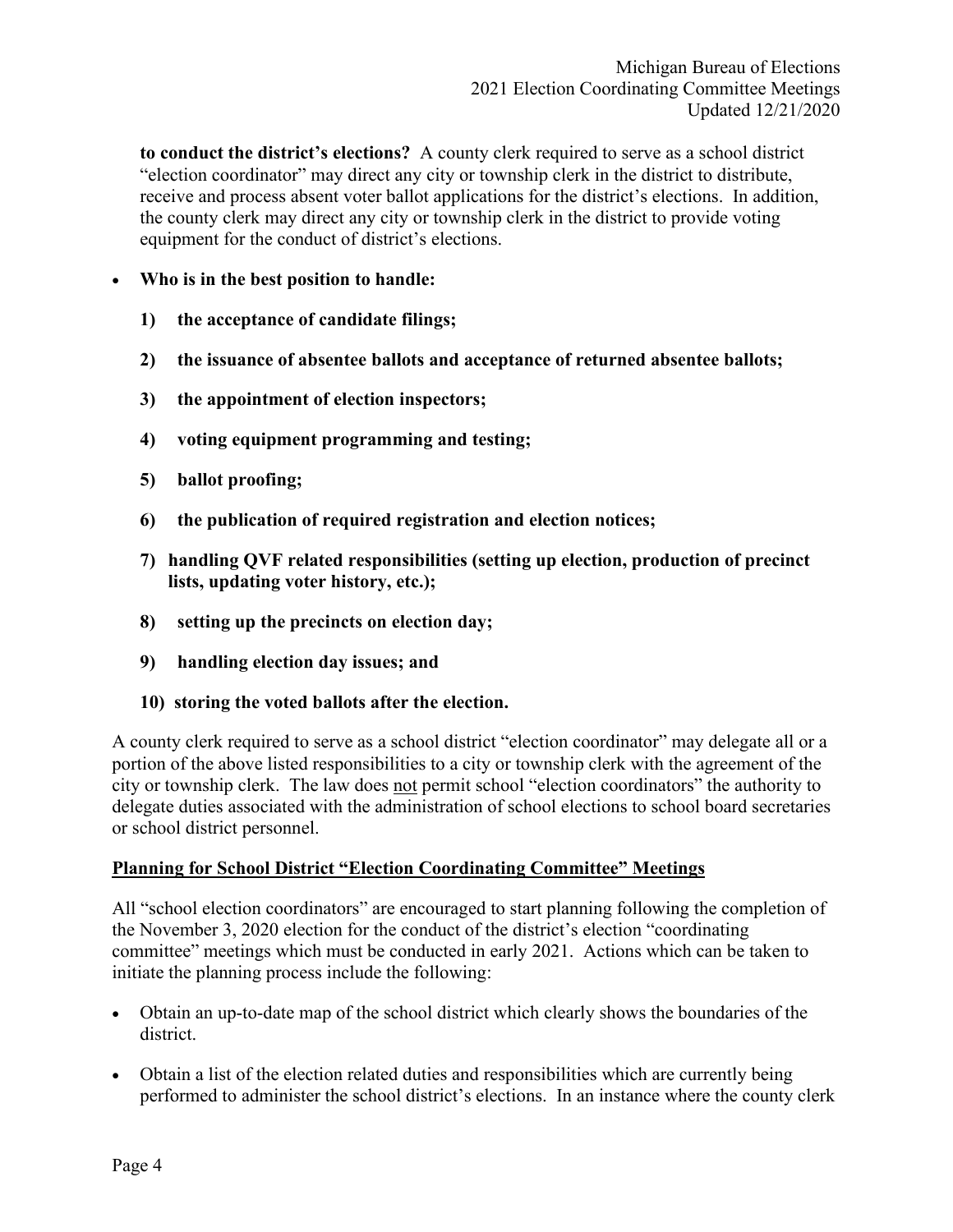is responsible for serving as the district's "election coordinator," identify election related duties and responsibilities that are being performed on the county level and those duties and responsibilities that are being performed on the local level.

- Obtain a breakdown of the number of registered voters in the school district by city or township to help determine if a jurisdiction wishes to "opt-in" or if precincts should be consolidated prior to an election.
- Reach out to neighboring County Clerks to obtain contact information of city or township clerks newly elected in their counties that have voters residing in a school district in which you are the election coordinator. All city and township clerks who have voters residing in a school district must be invited to participate in the school election coordinating meeting, regardless if they are city or township clerks of a neighboring county.

## **Special Election Precincts: Points to Remember**

Although many School Election Coordinating Committee Plans are utilized as a vehicle for outlining how precincts may be organized in the event of a special school election, election coordinators should note that the authority to consolidate precincts is not provided for in MCL 168.305 which outlines the contents of the school election plan. Rather, section 305 points to MCL 168.659 for the lawful authority to consolidate precincts, which rests with either the County Election Commission or the city/township election commission depending on the participating units of government. If precinct consolidations are executed, they must be approved prior to each special election.

## **Combined School District Election/Local Election**

Regardless of the arrangements made by a "election coordinating committee" chaired by a county clerk, the clerk of a city or township must conduct a regular or special school election if the city or township is holding a regular or special election at the same time. There are two options for conducting a combined school district election/local election:

- 1) The clerk may administer the combined school election/local election with the same precincts and polling places used for state and federal elections. (If the use of such precincts to administer the school election changes any polling place voters routinely attend to participate in the school district's elections, the city or township clerk is responsible for notifying the affected voters of the polling change for the school election.)
- 2) The clerk may administer the combined school election/local election with the precincts and polling places established for school elections. (This option cannot be selected without the consent of the county clerk who is functioning as the school district's "election" coordinator." In addition, this option cannot be selected if it would result in voters having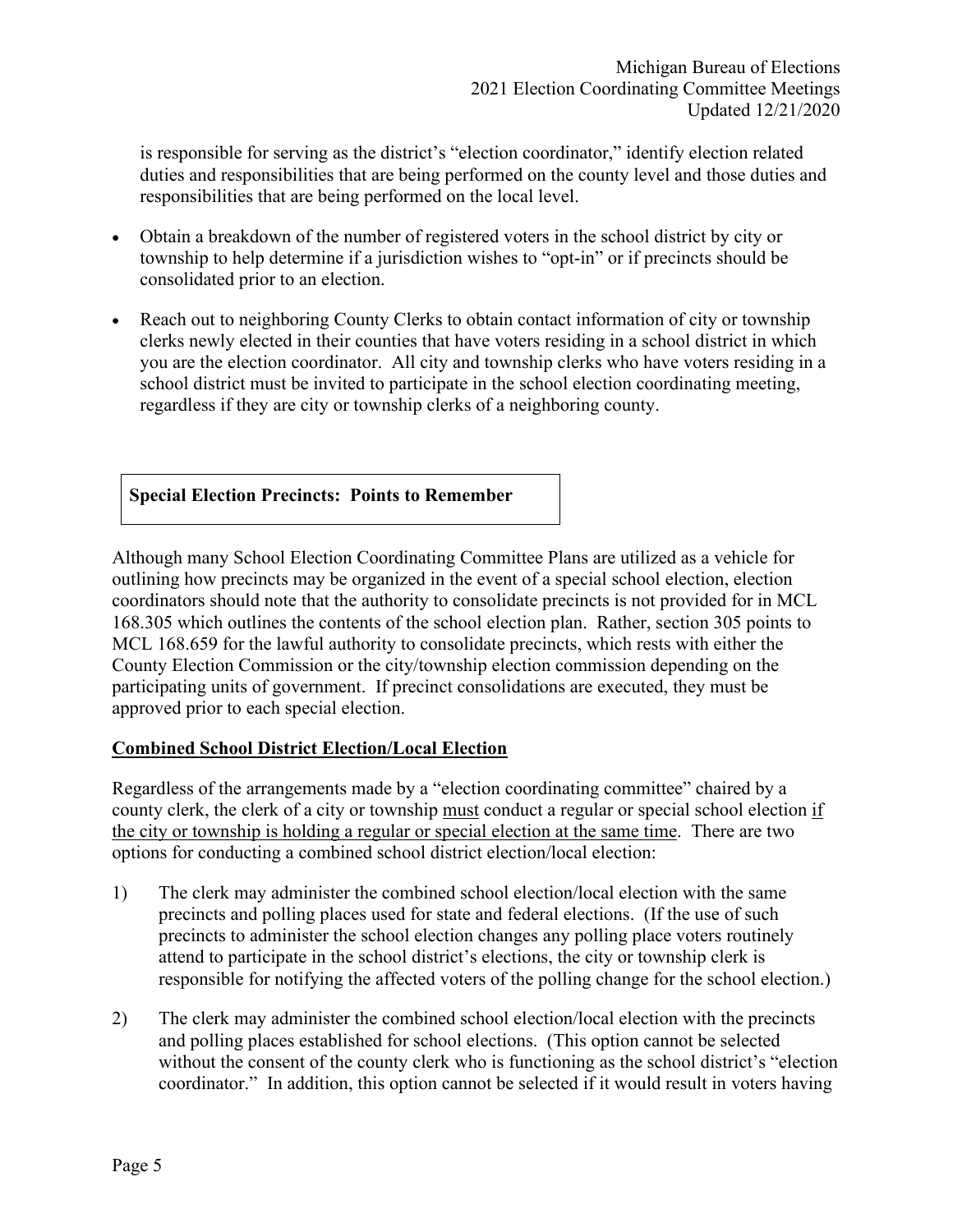to travel outside of their city or township of residence in order to participate in the election.)

# **Precinct Consolidation**

In an instance where a local school district, intermediate school district or community college district is divided into two or more precincts, the precincts may be combined to conduct any election scheduled in the school district. A "consolidated" precinct cannot contain more than 5,000 active registered voters.

- Precincts cannot be consolidated if the school district's election is held on the same date as an even-numbered year November election, an even-numbered year August primary, a special statewide election or a special federal election.
- In order to consolidate precincts, a resolution must be adopted by the appropriate election commission at least 60 days prior to the election. When determining whether to consolidate precincts for an upcoming election, the election commission must consider the complexity of the ballot and the anticipated turnout for the election. To determine the appropriate election commission with the authority to consolidate precincts, use the following guidelines:
	- If a city or township has "opted-in" to conducting all special school elections (opening their precincts) and they are not accepting voters from a neighboring jurisdiction, the authority for consolidating precincts rests solely with the city/township election commission within their borders.
	- If a city or township has "opted-in" to conducting all special school elections on behalf of their voters and they will be accepting voters migrating in from a neighboring jurisdiction, the authority to create this precinct rests with the County Election Commission because the precinct will be crossing jurisdictional lines. An agreement to accept the neighboring voters should be established with the hosting clerk.
	- If all jurisdictions or multiple jurisdictions within a school district choose not to "opt-in" to conducting special school elections, the County Election Commission possesses the authority to establish precincts.
- If a decision is made to consolidate precincts, whole precincts must be combined; the precincts involved in the consolidation cannot be divided.
- If a consolidated precinct will make it necessary for voters to attend a different polling place location, the election commission must notify the voters of the new polling place location by mail "or other method designed to provide actual notice to the registered electors." On the day of the election, the election commission must post a notice at each polling place location eliminated for the election. The notice must include directions to the polling place location the voters must attend.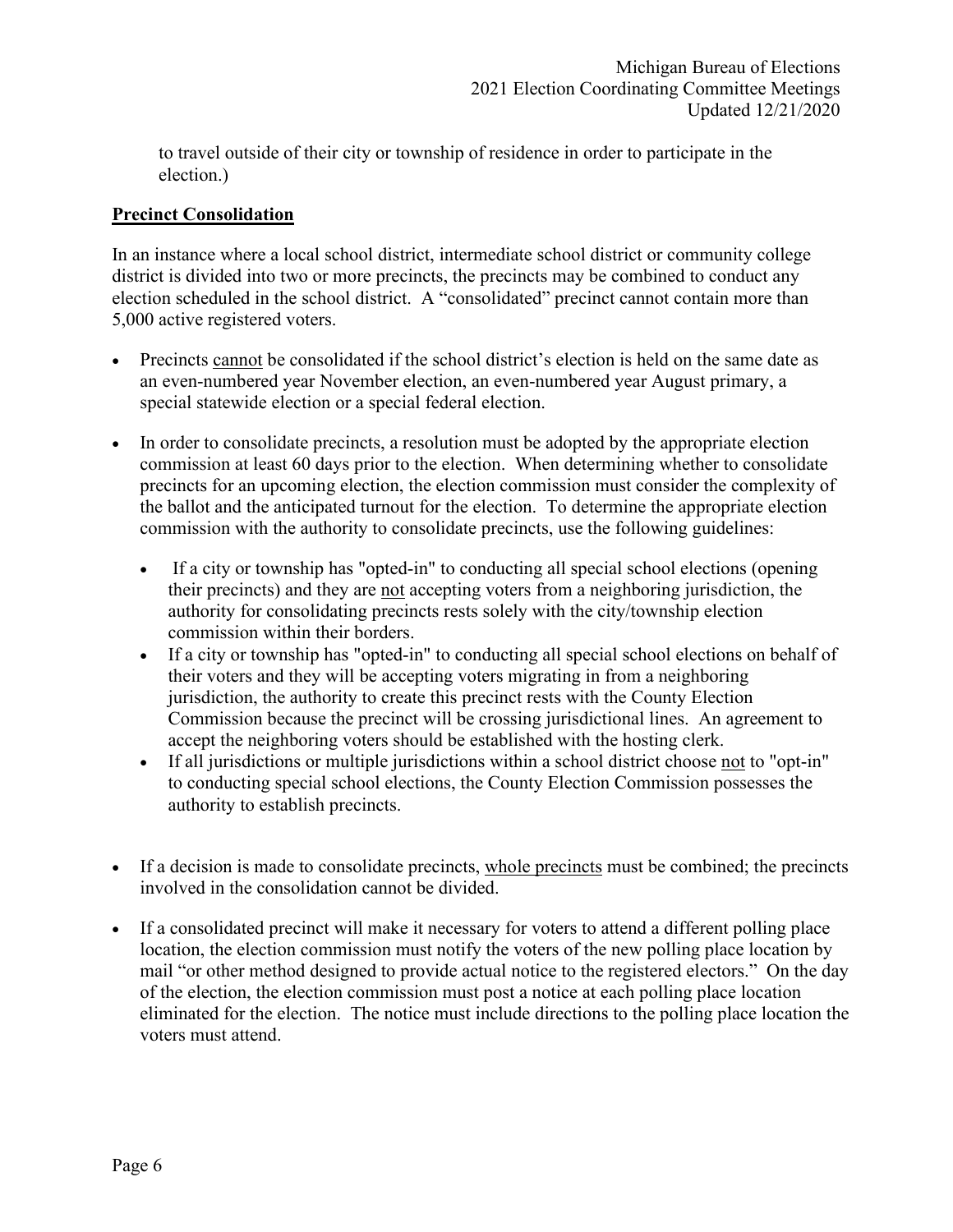### **Authority to Canvass and Certify School Elections**

In an instance where a school district falls in more than a single county, the Board of County Canvassers established in each county in which a portion of the school district lies is responsible for canvassing that portion of the school district election that is held in that county. (Note exceptions below.)

In an instance where a precinct used to conduct a school election falls in more than one county, the Board of County Canvassers established in the county in which the largest number of registered voters of that precinct reside is responsible for canvassing the results of that precinct. (Note exceptions below.)

**Exception #1:** As an exception to the above requirements, a Board of County Canvassers that is not the canvassing board responsible for certifying the school district election is not required to meet to canvass the county's portion of the school district election unless the Board of County Canvassers is obligated to meet to canvass another election held in the county.

**Exception #2:** In an instance where a combination city/school district election or village/school district election is conducted in a city or village that falls in more than one county, that portion of the school district election held within the city or village is always canvassed by the Board of County Canvassers responsible for canvassing the city or village election.

## **Election Certification Steps**

In an instance where the school district election canvassing procedures detailed above are invoked, the certification of the school district election proceeds as described below:

- 1) Each of the canvassing boards established in the "outlying" counties meets and canvasses that portion of the school district election held in the county.
- 2) After completing its portion of the canvass, each of the canvassing boards established in the "outlying" counties certify the vote totals obtained in the county to the county canvassing board responsible for certifying the school district election. (The Board of County Canvassers responsible for certifying the school district election is the Board of County Canvassers established in the county in which the greatest number of registered voters in the school district reside.)
- 3) After receiving the certified vote results from the county canvassing boards established in the "outlying" counties, the Board of County Canvassers responsible for certifying the school district election canvasses its portion of the school district election, compiles a final canvass report that covers the entire school district and certifies the final results.
- 4) As a final step, the county clerk of the county in which the greatest number of registered voters in the school district reside certifies the final results of the school district election to the secretary of the school board.